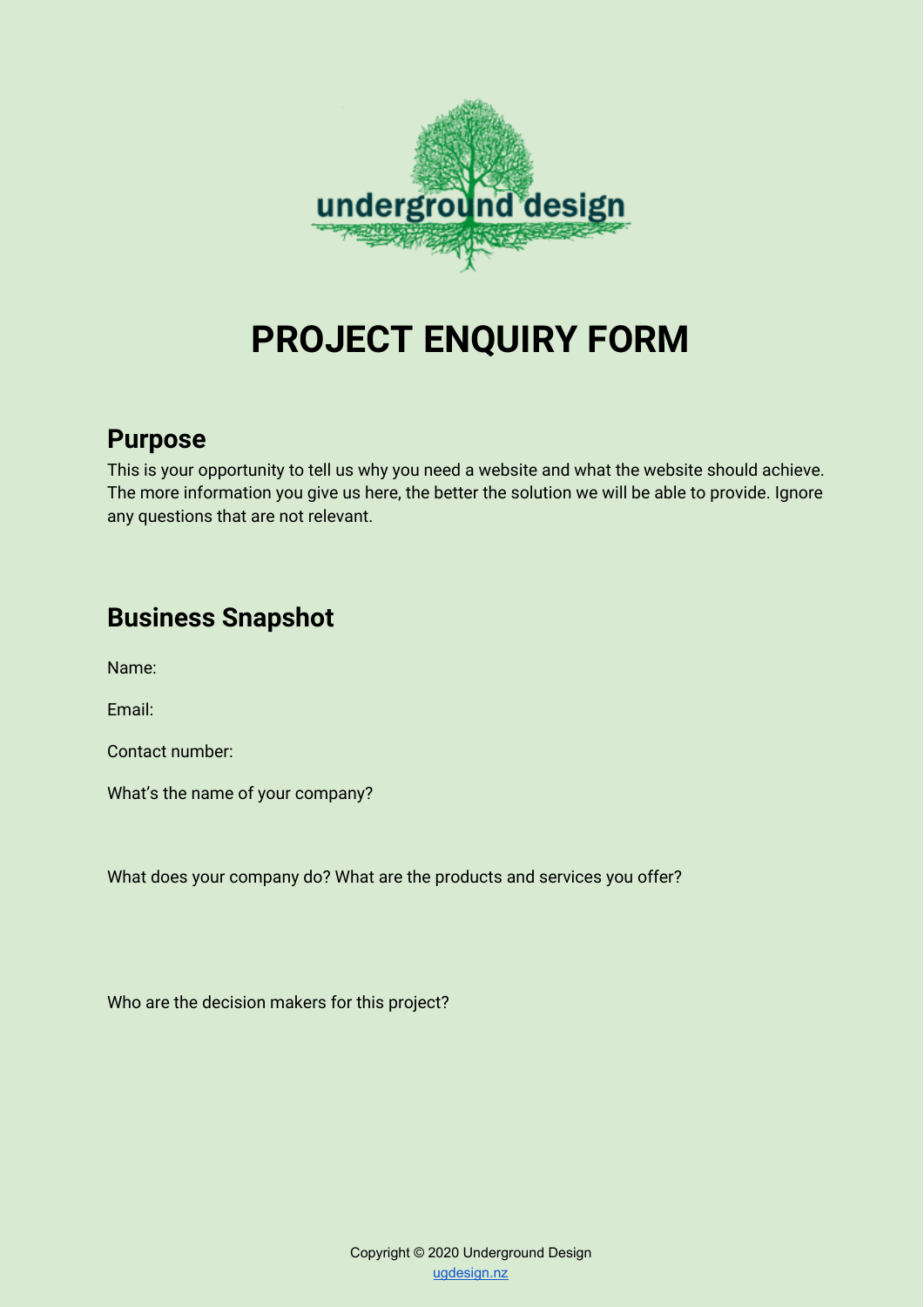What budget have you allocated for this project? Be honest and we will tell you what we can and can't do.

- Below \$3,500
- \$3,500 \$5,000
- \$5k \$10k
- \$10k \$15k
- \$15k \$20k

Timeframe: when do you need this project delivered by? Note: website projects typically take 4 - 8 weeks. E-commerce, membership and learning sites 6 - 12 weeks.

#### Content: do you have high quality photos and text copy ready?

Content includes a list of the pages you need, well-written web copy as well as high-quality photos. If you need help with this, please let us know.

- Yes I have all text and photos ready
- Not yet it's being created now
- No I am still working on it
- No I need your help

## **What Are We Doing?**

### **What are your main reasons for needing this project?**

It's helpful to set SMART goals as it keeps all of us on the same page and moving in the same direction. IE: Goals that are specific, measurable, achievable, relevant and time-bound.

#### With this in mind, what are the top 5 business needs of your new website?

eg: 20% increase in sales in 6 months, 30% increase in membership this year, reduce admin costs by 15% in 3 months

- $\bullet$  Goal #1:
- $\bullet$  Goal #2:
- Goal #3:
- Goal #4:
- $\sim$  Goal #5:

Is there anything about your current site that serves the business well and if so, why?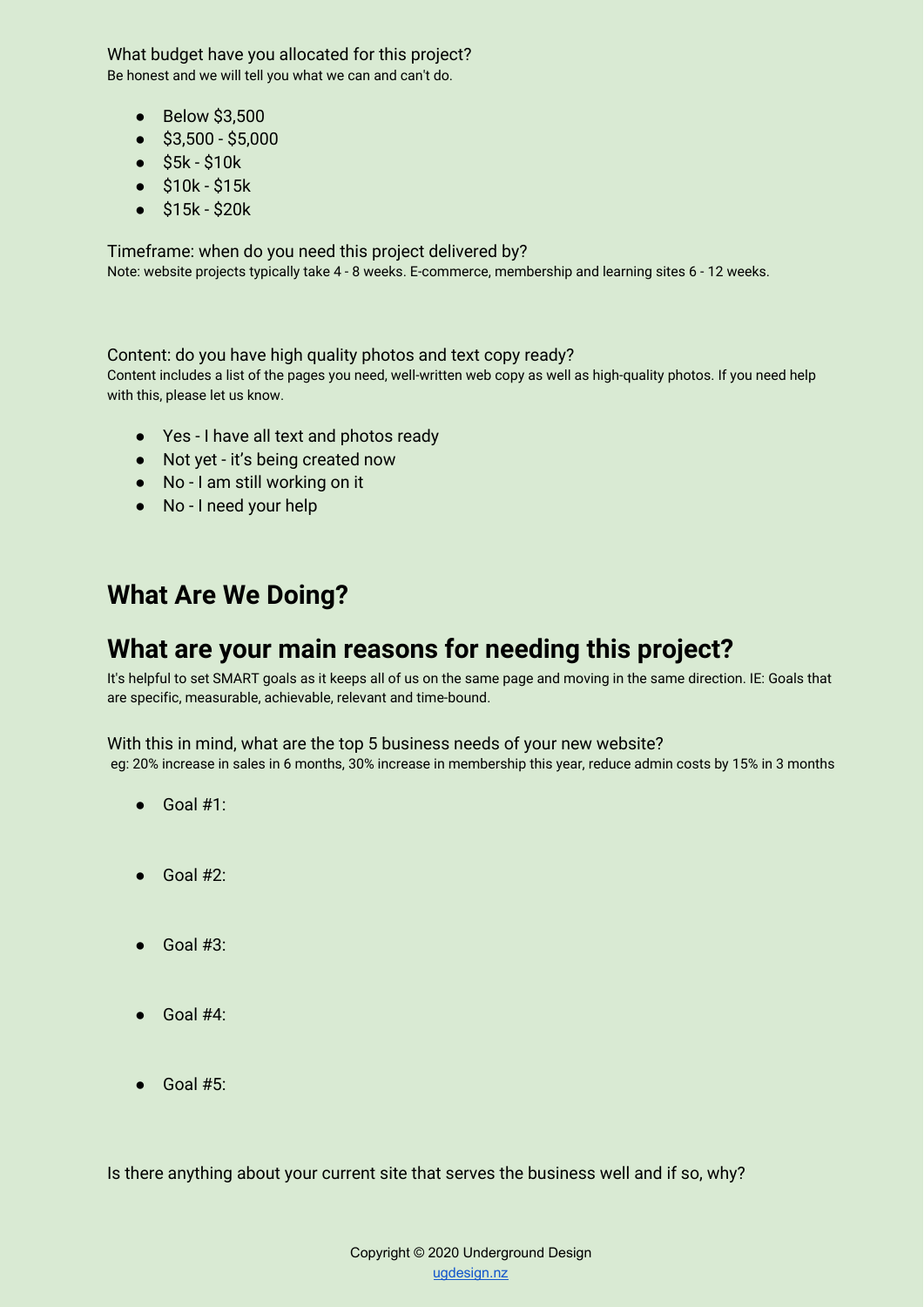# **Who Are We Doing This For?**

Tell us about your ideal customer. Who are they? How old are they? What gender are they? Where do they hang out online? What are their interests?

What are the top 5 reasons your ideal customer will visit your website? eg: research product information, get contact details, ask questions about services, pricing

# **Design Concept**

How do you want people to feel when they interact with your brand? Safe and secure, edgy and excited, exclusive and cool, like they belong?

Do your competitors have websites? If so, list them here (so we can make sure yours is better):

Tell us about your competitors. Who else is competing for the attention of your ideal customer and what are they doing that you think is working?

Are there any other websites in particular that you like the design of? Why?

Copyright © 2020 Underground Design [ugdesign.nz](https://ugdesign.nz/)